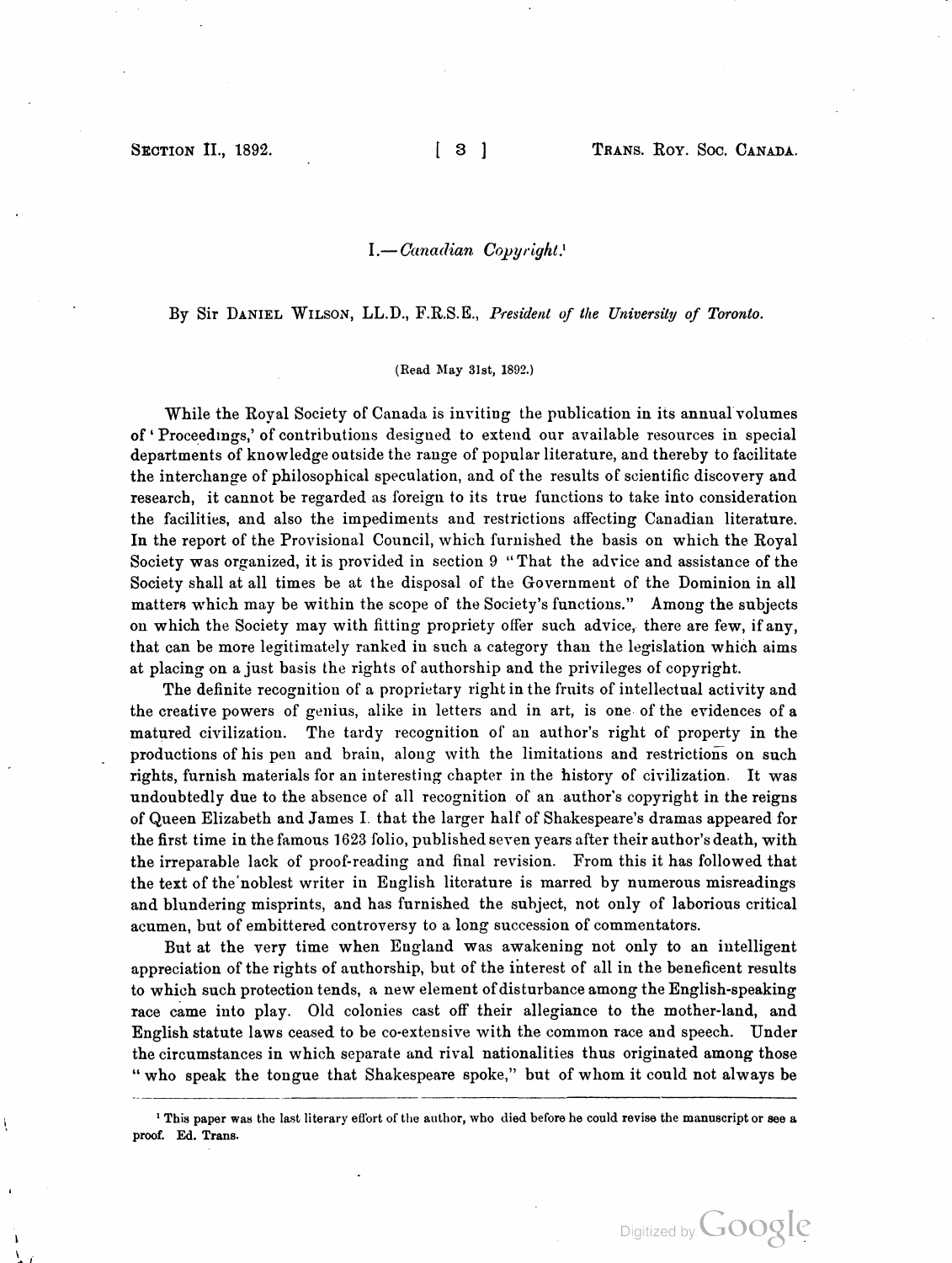4

said, by authors at least,—" The faith and morals hold which Milton held," the interest in the literature of the mother- land remained unimpaired, but the interests of the English authors ceased to concern the New Englander. The result has been the systematic appropriation, for upwards of a century, by the Anglo -American, of the productions of English authorship during one of the most brilliant periods of English literature, in open disregard of every moral claim of rightful proprietorship in the products of literary industry. Nor have the wrongs of the English author been limited to the appropriation and reproduction of the fruits of his honest labour. Other, and in some respects still more vexatious grievances have followed as a consequence of this ignoring of his proprietary rights in the fruits of his own workmanship, and so of control over their reissue through the press. The writings of Scott, Byron, Wordsworth, Coleridge, Shelley and Keats, as of the Brownings, Tennyson, Morris and other poets of the past and present generation ; of Carlyle, DeQuincy, Ruskin, Arnold ; of Hallam, Macaulay, Green, Stubbs, Freeman and Gardiner ; of Bulwer, Dickens, Thackeray, and the whole array of brilliant English writers of fiction, have been a source of pleasure and profit to hundreds of thousands of readers, without their giving a thought to the wrong done to their benefactors by the traders whose deeds they condone, and who practically act on the assumption that these products of exceptional intellectual power, and in some cases, of rare genius, are the sole work of the compositor and printer's devil.

We have been so long accustomed on this continent to the shameless contempt of an author's rights, and the deliberate printing and selling of his works for the benefit of everybody but himself, that the purchaser of the cheap reprints has come at length to feel himself aggrieved at the idea of the author claiming any control over their issue .

The English publisher who pays the author for his manuscript, or undertakes the risk of publishing an untried author's first work, must necessarily issue it on very different terms from the reprinter, who—safe beyond the protecting powers of English justice —waits till the work has won its way to popular favour, or the author has made for himself a name, and then steps in to reap where he has not sown, wholly regardless of the author's claims. To pick his pocket as he landed in the harbour of New York would be criminal as well as base. To steal his brains and appropriate the profits of his labour, in open contempt of his claims to his own property, under cover of an alien law, is simply " smart practice," and the certain avenue to such wealth as " covers a multitude of sins." One of the defenders of such proceedings argues that as "according to the statutory laws of the United States, foreign authors have had no copyright, the appropria tion of their works could not be a theft." But there is another enactment older than either American or English statutory laws ; and there are still countries where the appro priation of the author's coat or his purse would as little conflict with any known statutes as the laying of violent hands on his writings. If an American author appropriates even a few choice pickings from his alien confrère's writings, he is forth with arraigned before the court of Apollo and the Nine, and adjudged guilty of the high criine and misdemeanour of plagiarism, with very grave penalties in reputation and standing. But the publisher seizes the whole in open day, with the full approval of a community of buyers of cheap editions, as a laudable act of legitimate trading. But public opinion is not so absolutely stereotyped, even under the influence of self-interest, as to be beyond all reach of amendment. The Southern planter has ceased to luxuriate on the profits of fields cultivated by

 $\mathcal{V}$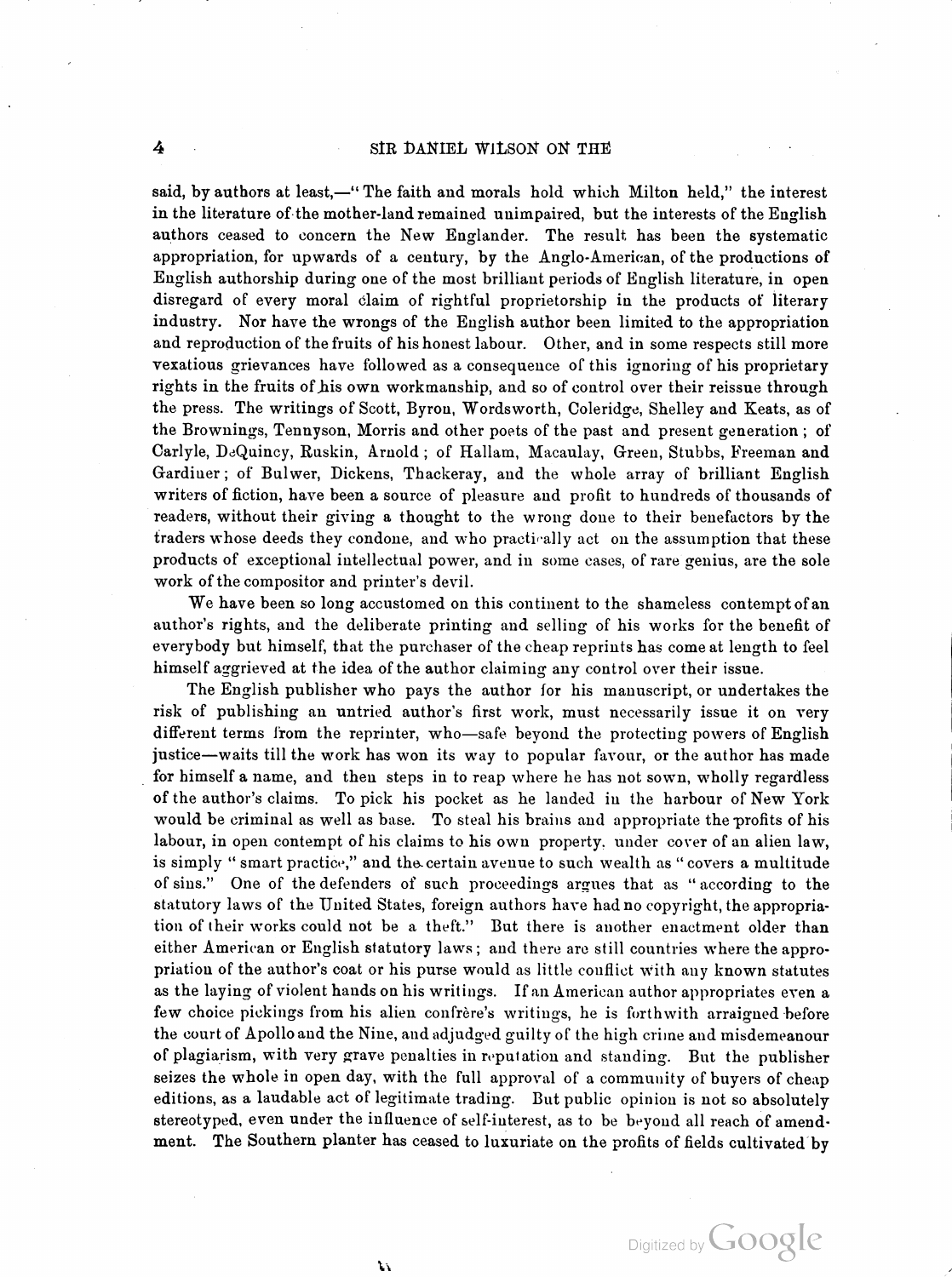though conveyed in all good humour,- was seriously resented, with the blunt comment unpaid labour ; and the community that profited by their gains has awakened to a sense of moral obligation. The recently enacted American copyright law, meagre as are its con cessions to the British and Canadian authors, may be fairly welcomed as a recognition of what the old moral law teaches as our duty to our neighbours. But the acquisition of the choicest English literature on such easy terms is a very seductive temptation. On one occasion when <sup>I</sup> was setting out on <sup>a</sup> visit to Europe, <sup>I</sup> was addressed by <sup>a</sup> New England lady who begged me to convey to Mrs. Oliphant an assurance of the grateful appreciation of her American sisters for all the pleasure her writings have given them. <sup>I</sup> duly delivered the message, and carried back to her appreciator a reply which, while acknowledging the compliment, suggested that the most practical evidence of the estimation of an author's works would be some share in the profits of their sale. To my surprise the messagethat anything that interfered with the cheap circulation of popular literature would be opposed to the general interests of the community, and an encroachment on popular rights.

It is a noble incident in the life of Emerson, his turning to account the absence of a protective copyright to win for Carlyle some fruits of his early and still unrequited literary toil. Nor is that by any means a solitary instance of such generous sympathy with struggling genius. American authors have cordially sympathized with the wrongs of English writers, and none the less so that the latter have always resented the idea of any English retaliation. But of the profits made in America by the sale of Carlyle's writings the share that fell to their author was insignificant indeed ; of small worth, in truth, except as a manifestation of brotherhood from a kindred spirit, wafted in kindly sympathy across the ocean. What Carlyle himself thought of the marauders in the field of unprotected copyright he had left on record in his most graphic style, when , in 1839, some threatened legislation by the British Parliament evoked his "Petition on the Copyright Bill." It expresses in effective fashion the righteous indignation of an aggrieved author.

" To the Honourable the Commons of England in Parliament assembled, the petition of Thomas Carlyle, a writer of books, humbly showeth :

"That your petitioner has written certain books, being incited thereto by various innocent or laudable considerations, chiefly by the thought that said books might in the end be found to be worth something.

"That your petitioner had not the happiness to receive from Mr. Thomas Tegg, or any publisher, republisher, printer, bookseller, hookbuyer, or other the like man or body of men, any encouragement or countenance in writing of said books, or to discern any chance of receiving such ; but wrote them by effort of his own and the favour of Heaven.

" That all useful labour is worthy of recompense ; that all honest labour is worthy of the chance of recompense ; that the giving and assuring to each man what recompense his labour has actually merited, may be said to be the business of all legislation, polity, government and social arrangement whatsoever among men ; a business indispensable to attempt, impossible to accomplish accurately ; difficult to accomplish without inaccuracies, that become enormous, insupportable, and the parent of social confusions which never altogether end.

" That your petitioner does not undertake to say what recompense in money this labour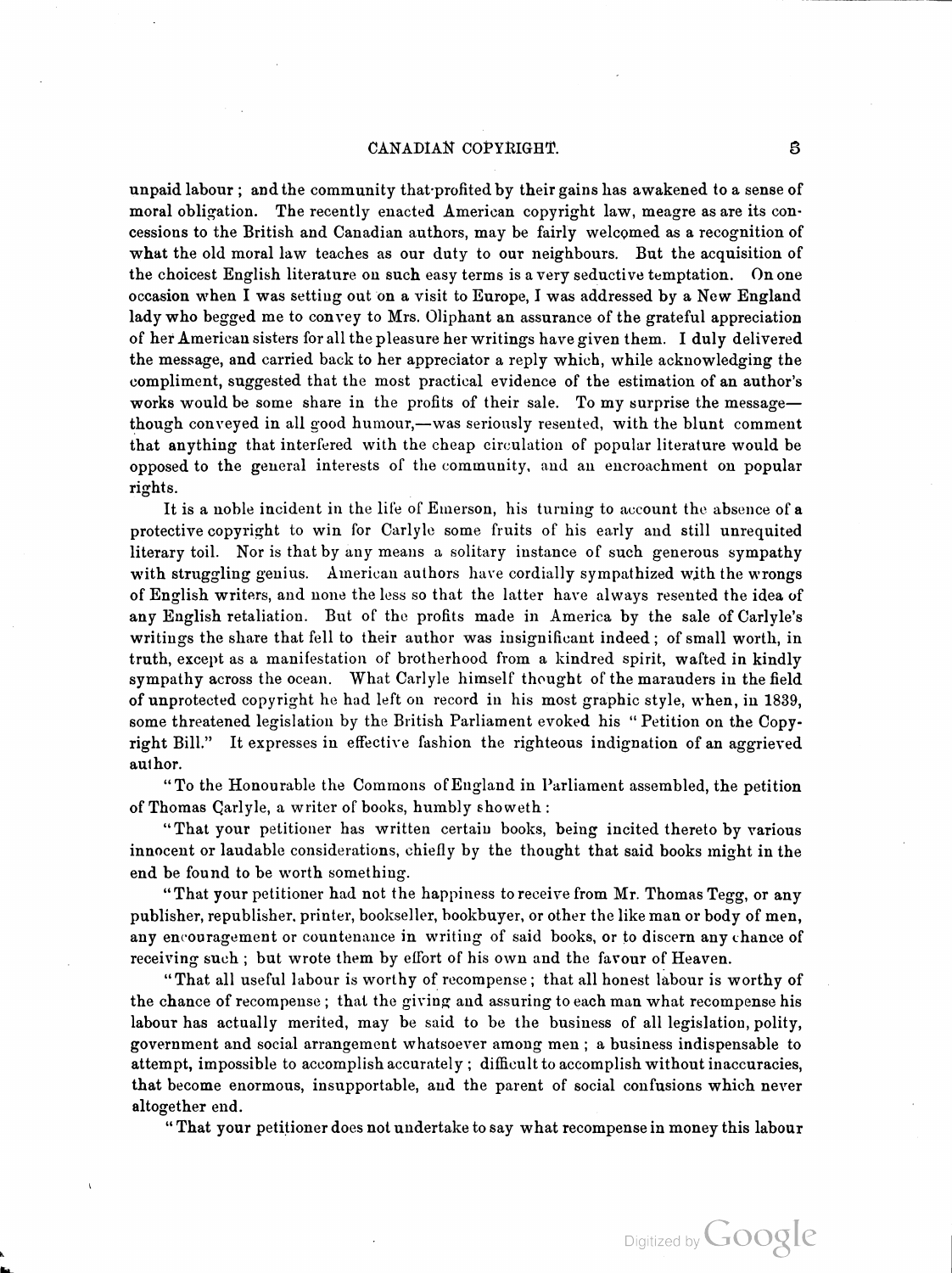of his may deserve; whether it deserves any recompense in money, or whether money in any quantity could hire him to do the like.

" That this labour has found hitherto, in money or money's worth, small recompense or none; that he is by no means sure of its ever finding recompense, but thinks that if so, it will be at <sup>a</sup> distant time, when he, the labourer, will probably be no longer in need of money, and those dear to him will still be in need of it .

" That the law does at least protect all persons in selling the production of their labour at what they can get for it, in all market- places, to all lengths of time. Much more than this the law does to many, but so much it does to all, or less than this to none.

That your petitioner cannot discover himself to have done unlawfully in this his said labour of writing books, or to have become criminal or to have forfeited the law's protection thereby. Contrariwise your petitioner believes firmly that he is innocent in said labour ; that if he be found in the long run to have written a genuine enduring book, his inerit therein, and desert towards England and English and other men, will be considerable, not easily estimable in money ; that on the other hand, if his book proves false and ephemeral, he and it will be abolished and forgotten and no harm done.

6 • That, in this manner, your petitioner plays no unfair game against the world, his stake being life itself, so to speak ( for the penalty is death by starvation) and the world's stake nothing till once it sees the dice thrown ; so that in any case the world cannot lose .

"That in the happy and long doubtful event of the game's going in his favour, your petitioner submits that the small winnings thereof do belong to him or his, and that no mortal has justly either part or lot in them at all , now, henceforth , or forever.

May it therefore please your Honourable House to protect him in said happy and long 66 doubtful event , and (by passing your Copyright Bill) forbid all Thomas Teggs and other extraneous persons, entirely unconcerned in this adventure of his, to steal from him his small winnings, for a space of sixty years at shortest. After sixty years, unless your Honourable House provide otherwise, they may begin ."

Respectable printers, publishers, and booksellers, are naturally scandalized at the  $\tt{application of such terms as ``stealing'' ``pirated editions," etc., to their free dealing with}$ authors' works. But to a writer who, like Carlyle, has produced a book, which is the embodiment of the thought and experience of studious years , of long and patient labour much expenditure of time, and not a little outlay of money in the accumulation of his materials, it is not easy to cull a phrase which shall express his feelings on its appropria tion for the sole use and profit of a stranger, and yet prove acceptable to the highly respectable appropriators. Shakespeare's Falstaff tried his hand at it long ago. "Convey," the wise it call. 'Steal!' foh, a fico for the phrase!'

We have had some grave lessons of the need of <sup>a</sup> high standard of morality to be the guide of public opinion, and of public life in Canada. In the long run all experience proves that honesty is the best policy. In spite of all the gains of the American community from the wide diffusion of cheap literature, they have sustained a serious loss in the impediment it long presented to the encouragement of native talent. But apart from this, it is a reflection of grave import to a people among whom the love of literature has been fostered by such means, to consider how many struggling authors who have con tributed to their pleasure, would have welcomed a reasonable share in the profits of American reprints and a gleam of sunshine in some of life's deepest gloom. Scott died in the

ñ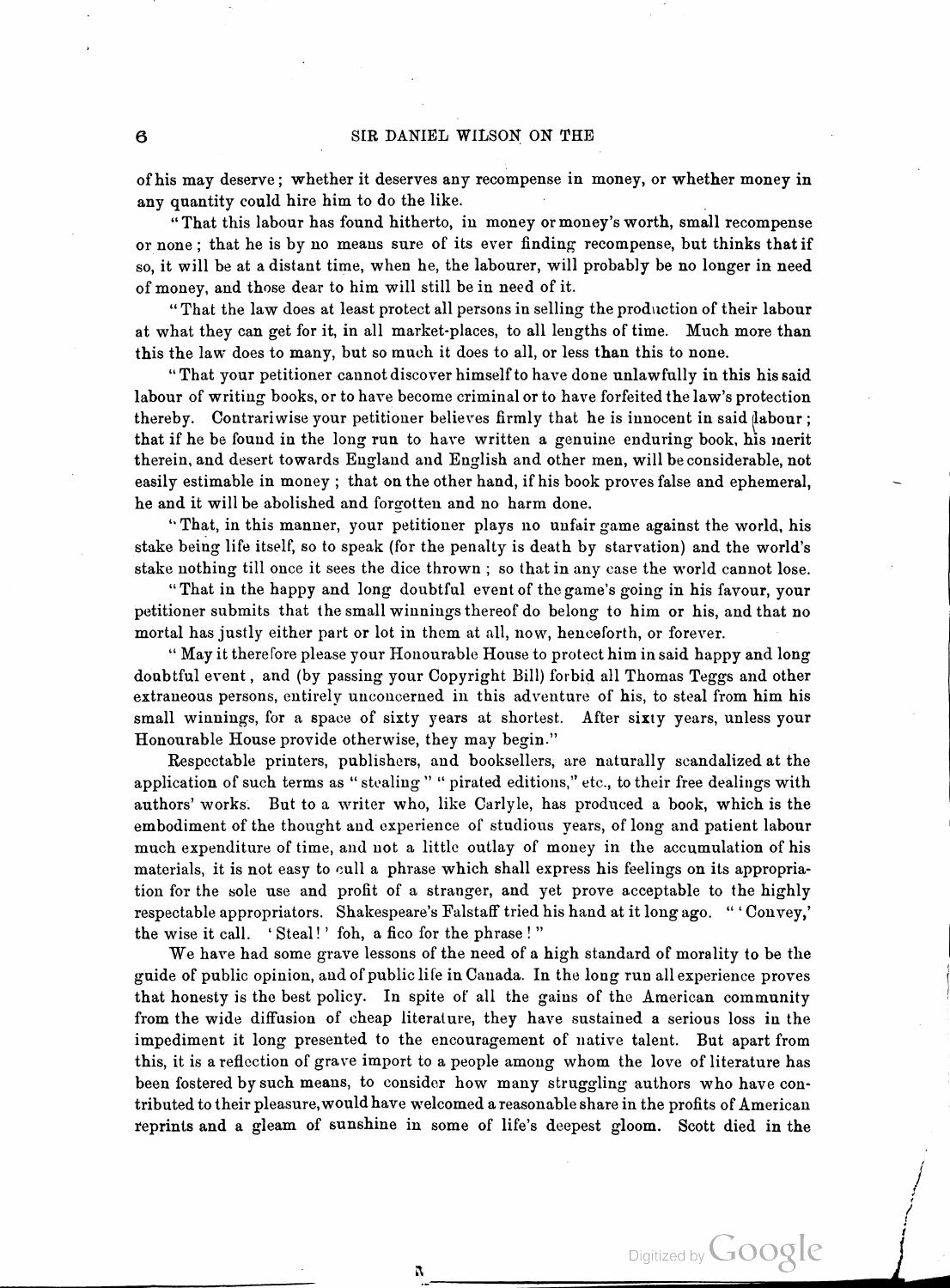struggle to redeem his fortune by his pen, while thousands, aye hundreds of thousands, of American readers were deriving pleasure and profit from his writings. It must surely awaken some sense of remorse in the minds of American appreciators, who have adorned their parlours with his statues, and their galleries with his portraits, to reflect that if Scott had received his honest dues for the editions of his works printed and sold in America, it might have transformed the sorrowful tragedy of his closing years into a bright and happy eventide ? Authors of his type are rare ; but it would not be difficult to name a consider able list of gifted men and women, to whom the enjoyment of the profit of works, the product of their genius and toil, would have made all the difference between the depressing drudgery of writing for bread and such ease as might have reflected itself in their inspired writings.

of marketable articles, and a bread-winner. A large portion of the highest class of litera-But it is a narrow view of the question which assumes the author as a mere producer ture makes no pecuniary return to the author for his expenditure of labour, time, research, and actual outlay of money in the production of his work. It is his, as is the land which the industrious settler has by years of laborious toil redeemed from the wilderness ; or as the manufactured goods of the producer, who by labour and ingenious skill transforms the raw material, the wool, cotton, hemp, or flax, into the marketable goods that are so large a source of national wealth, and the property in which is jealously guarded by the laws of every civilized community. But Canadians have hitherto moved in the wake of their more enterprising neighbours, and been content to share the fruits of the energetic if somewhat unscrupulous doings of American aggrandizers. They have been educated accordingly, until the convenient results have come to be regarded as their just rights.

It does not seem to suggest itself to most Canadians that the author's right of property in the product of his brain, of his time, study, labour and pecuniary outlay, is a matter of any importance . It is treated as a mere question between English and Canadian printers and publishers ; as though the "Idyls of the King " and the "Descent of Man," Carlyle's " Frederick the Great," or Bryce's " American Commonwealth " were the mere work of ) the type-setter.

But American publishers, after systematically flourishing on the property of British authors, and printing and selling pirated editions of every popular English work, in utter contempt of their rights or wishes, have at length been shamed into the grudging conces sion of a meagre instalment of the honest recognition of an author's rights ; and our Canadian legislators forthwith proceeded to take this as their model.

With the view of eliciting some expression of public opinion on the question of Canadian Copyright, <sup>I</sup> addressed letters on the subject to two of our leading Toronto papers. One of the replies is so essentially of <sup>a</sup> representative character and of value now, as emanating from the secretary of an organization claiming to have had a leading part in a the movement that led to the framing of the Copyright Act of 1889 , that <sup>I</sup> reproduce its chief arguments here. Its author, Mr. Richard T. Lancefield, the librarian of the Hamilton city library, writes , as <sup>I</sup> understand with the advantage of long experience in the itinerant book trade. He thus begins his letter "on the Canadian Copyright Act":

As the secretary of the body that was mainly instrumental in directing Sir John 66Thompson's attention to the necessity for a new Canadian Copyright Act, <sup>I</sup> desire to add a few remarks to the recent discussion on this question in the columns of the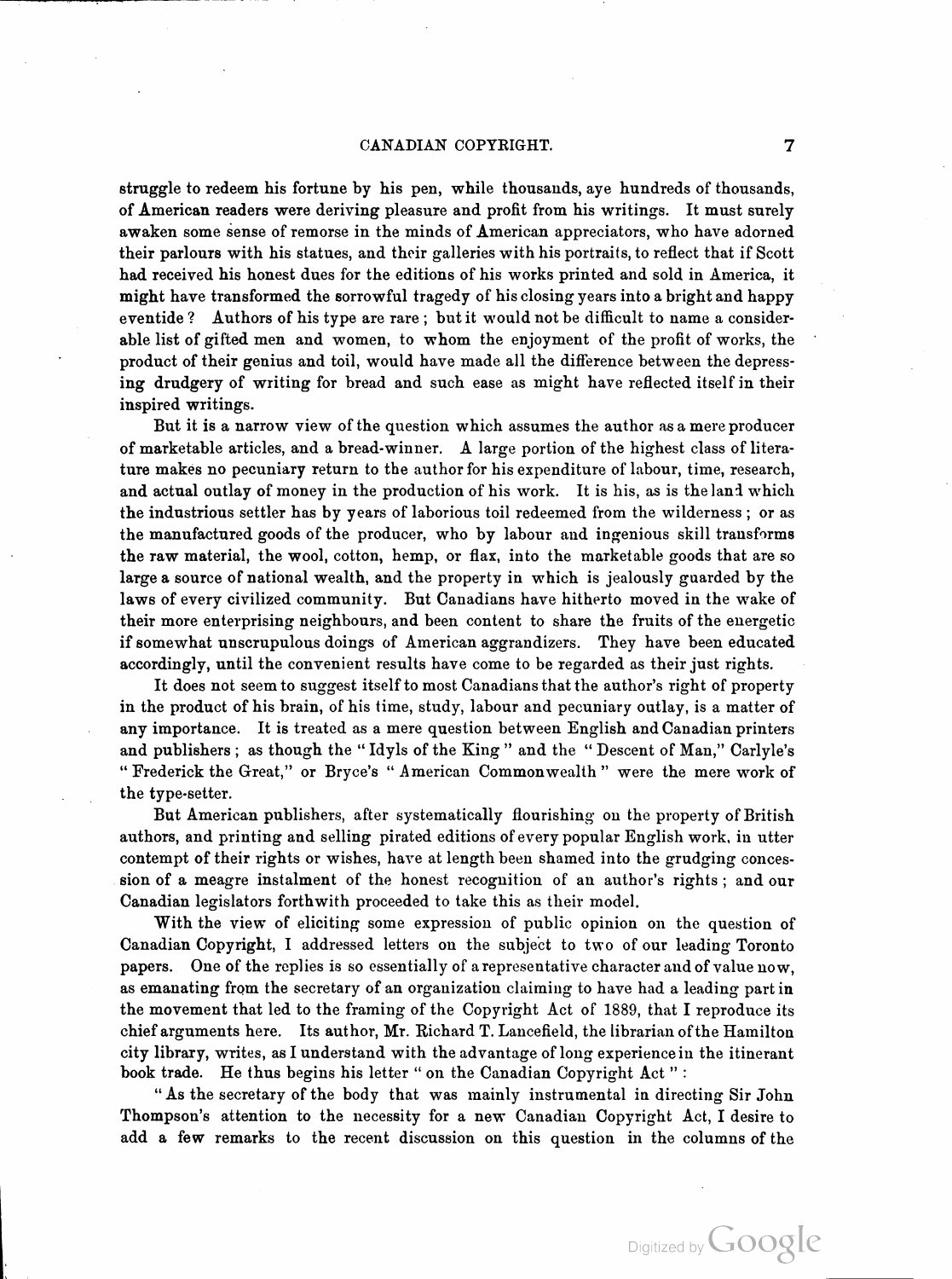Mail. Sir Daniel Wilson champions the rights of the author, but he is decidedly wide of the mark when, in speaking of the new Canadian Copyright Act, he says :— The whole aspect of the question is assumed to be the protection of printers and publishers on either side of the Atlantic.' Those who recall the discussions when the petition of the new Copyright Act was presented at Ottawa will remember that the protection of the printers and publishers was only one of the reasons advanced for the passing of the Act. But, while that is a most important reason, others were not wanting. Sir Daniel intimates that a book is the production of its author, and is only produced after the expenditure of much time, money and labour. Perhaps it would be better to say that these remarks apply rather to the manuscript than to the book itself, for in many cases the author is but one of the factors that enter into the making of a successful book ; the publisher, with his wide and varied connection and ready facilities for handling, is frequently equally as important a factor as the author, and occasionally even more so."

He then refers to the well- known case of Archdeacon Farrar, who, having parted with his copyright of "Life of Christ" to a publisher, at what we may presume had seemed to him a reasonable price, instead of bargaining for an interest in the profits, claimed—as I venture to think unreasonably—to share in the unexpectedly large results of its sale. <sup>I</sup> have been assured by a member of one of the largest London publishing firms, that notwithstanding all their experience, about one in every ten of their new ventures proves a failure ; and as the Archdeacon would have thought it unreasonable, in the latter case, to be asked to refund any portion of the money paid for his MS., it seems reasonable that the publisher should retain the fruits of his successful speculation. The case, therefore, is not in point; but on the other hand it is instructive as an illustration of the uncertainties that the original publisher has to encounter, and the unfair advantage enjoyed by the reprinter, who gets all the advantage of his experience, whereby to select popular works involving no risk, and secured at no cost . But Mr. Lancefield goes on to say :-

" The law, therefore, very properly holds that so long as a work is in manuscript it is the sole and exclusive property of the author ; but the moment it is put into book form for sale to the public, that moment the author loses his exclusive right in it. He is granted copyright for a term of years, after which his right lapses entirely. The principle that the 2 author's right lapses after a term of years is accepted by all nations granting copyright ; and this brings us face to face with the fact that others besides the author have to be considered in framing a Copyright Act. Author, publisher, and people must indeed all be considered ; and, as a matter of fact, these very interests have all been carefully guarded in the passing of the new Canadian Copyright Act."

As the English author's copyright endures, under any circumstances, for forty-two years ; for the natural life of the author, however prolonged, and for seven years after his death, it is a little misleading-if it be in a sense literally true,-to say that " his right  $\frac{1}{2}$ lapses after a term of years." But a previous paragraph in the letter of Sir John Thompson's adviser in the framing of the new Copyright Act is <sup>a</sup> highly significant avowal of the ideas of " the trade " relative to the basis and extent ofthe clairn to the fruits of his industry by the literary workman. Authors are not likely either to under estimate the power of the printing press, or to undervalue its beneficent influence on literature ; neither are they in any danger of underestimating the influence of the pub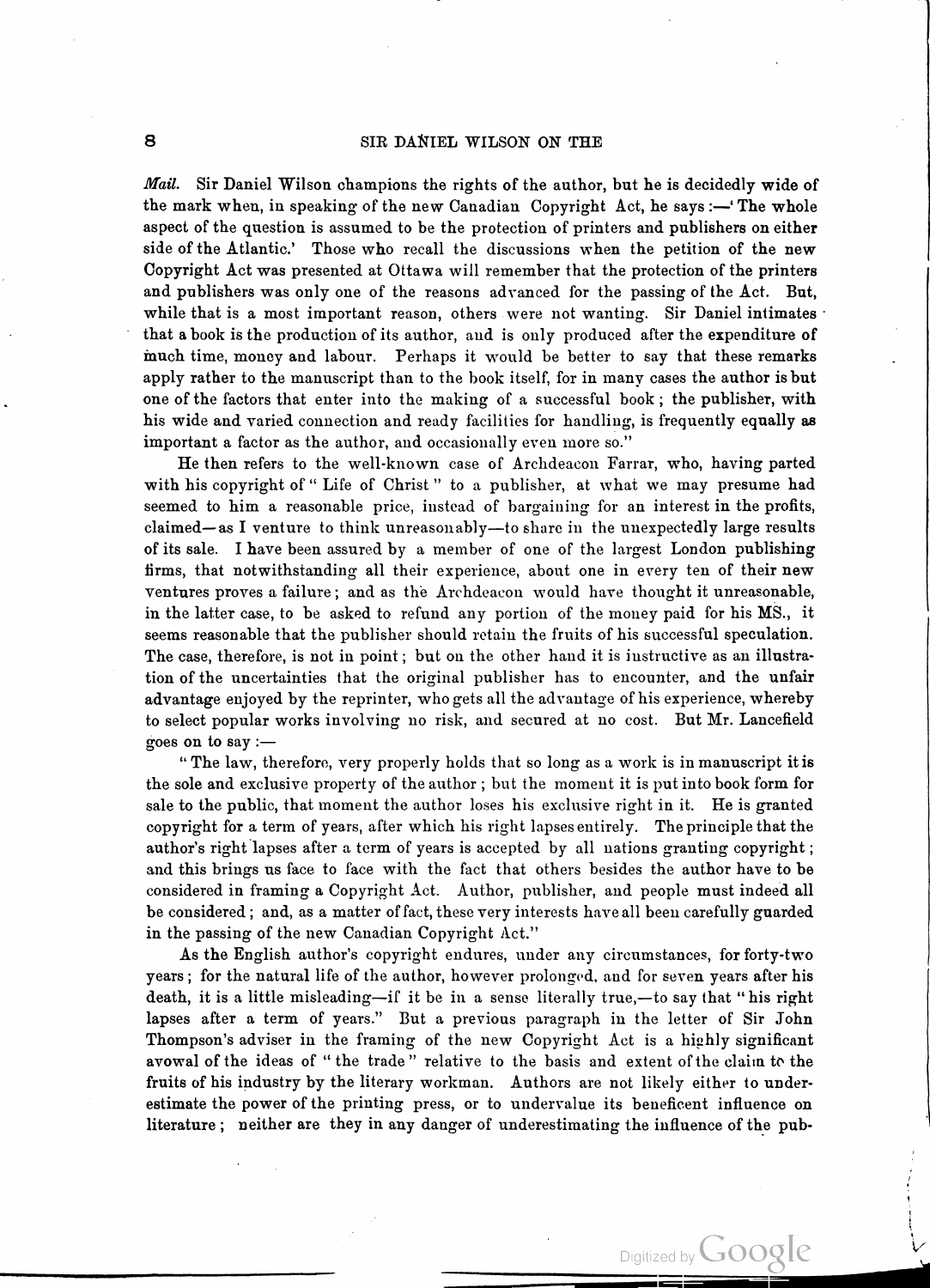a factor as the author, and occasionally even more so." lisher's share in the issue, sale and profits of their works. But the statement is highly satisfactory as a clear definition of the aspect of the question from the trader's point of view . " Sir Daniel, " says Mr. Lancefield, " intimates that a book is the production of the author, and is only produced after the expenditure of much time, money and labour." But he adds, " perhaps it would be better to say that these remarks apply rather to the manuscript than to the book itself"; for, in his estimation, "the publisher with his wide and varied connection and ready facilities for handling is frequently equally as important

We are all tolerably familiar with <sup>a</sup> class of books, urged on our attention with pertinacious insistency by the itinerant book hawker, to which the latter statement will very aptly apply. Books made, not to read, but only to sell; books that no student would, on any terms, admit on his library shelves, and which do for the most part owe their main attractions to the experience of the publisher in catering for vulgar taste or personal vanity, with the help of meretricious illustrations, showy binding, and a taking title . On the other hand, the author is not unappreciative of his publisher's share in the work. Publishers are not infallible, even in estimating the trading value of literary workmanship, as many <sup>a</sup> well-known incident in the history of letters shows. Nevertheless full justice is done to the services rendered by the great publishing houses to English litera ture, and the liberality that has characterized the transactions between many of the most eminent writers, and the leading members of the guild wont of old to be known, from their chief haunt under the shadow of St. Paul's, as "The Row." But when we are gravely told that, in the production of literary works, the publisher's share not only equals, but at times exceeds that of the author, the temptation is great to recall the story of the dispute between the organist and hi ment of the latter's claims to an equal share in the production of the music, by his taking <sup>a</sup> favourable opportunity to stop the bellows and withhold the needful supply of wind.

No doubt authors sometimes appropriate what is not their own, and frequently turn to their own account materials to which they have no exclusive right. They are, in <sup>a</sup> sense, manufacturers of raw material ; at times transmuting the unwrought ore and the baser materials into gold. We give printers and publishers full right to whatever use they can make of the same material. The crude myths and prosaic chronicles which Shakespeare turned to account in his "King Lear" and "Macbeth," his "King John," "Richard II.," and "Henry IV." are accessible to all. Homer is no less available as a model now than when Milton earned  $\pounds 10$  for the MS. of his "Paradise Lost," and the ballads and traditions woven by Scott into his later romances, or the Arthurian legends out of which Spenser gleaned for his " Faerie Queen," and from which Tennyson has fashioned his "Idylls," are still as much as ever at the service of every "factor" in the book -making trade whether he work with pen or type. No doubt the Spensers, Shakes peares, Miltons, and other stars of the first magnitude are rare in the literary firmament. But the expropriators of the works of British authors for behoof of printers and publishers in utter disregard of the workman's claims, have dealt with the creations of Scott and Byron, of Wordsworth, Shelly, Dickens and Thackeray ; of Macaulay, Ruskin, De Quincy, and Carlyle, as freely and unscrupulously as with the marketable products of the meanest literary hack. Since " The Declaration of Independence " freed the citizens of the United States from all legal restraints in the appropriation of any literary production, they have

Sec. II., 1892. 2.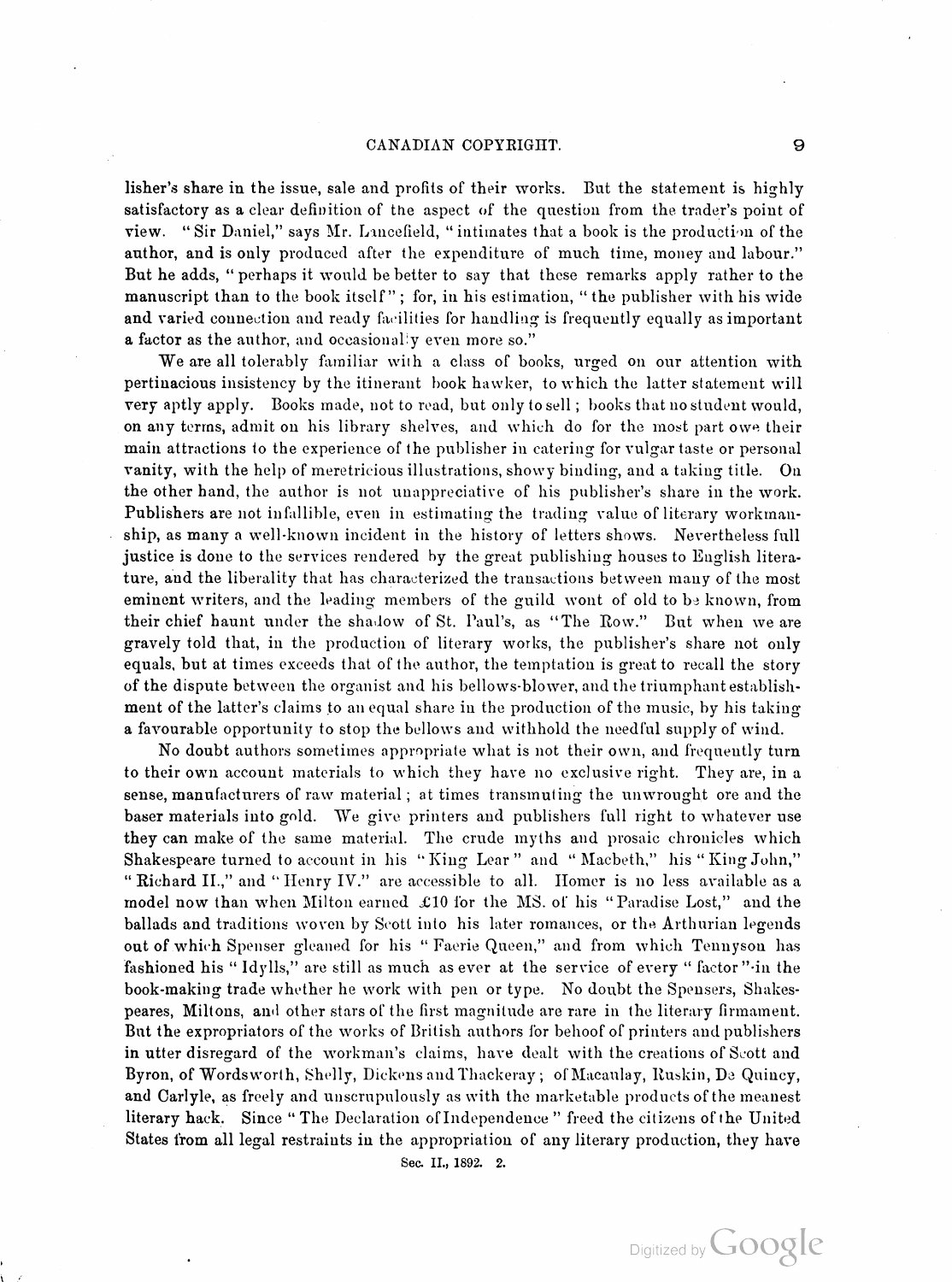assumed a right to traffic in the fruits of English authorship which—unless on the basis of the venerable "Tables of Stone "-could not be legally called in question. The powers of our Canadian Parliament, though not unlimited, are undoubtedly great enough to legislate away very important rights of British authors. But it is significant to note the employment of the language "pirated copies of British copyright works," employed in a report of the Honourable the Privy Council of Canada, approved by His Excellency the Governor-General in Council, on the 17th August, 1889, when referring to the legalized importation of American reprints into Canada. It is quoted from the opinions given in 1871, by Sir Roundell Palmer and Sir Farrer Herschell-then among the highest authorities at the English bar,—relative to the legal rights of the British author throughout the whole empire . " The provision in the 5th and 6th Vic. , which prohibits the importation into any part of the British dominions of pirated copies of British copyright works, is not now in force in its integrity. The Imperial Act of the 10th and 11th Vic., enables Her Majesty to suspend this prohibition in the case of any colony which should pass an Act providing reasonable protection to the authors of such works. The Canadian Legislature, under this provision, passed an Act  $(30 \text{ Vic.}, c. 56)$  imposing a duty for the benefit of the authors of such imported works, and the prohibition against importation has accordingly been suspended, and does not now apply to Canada, but with this exception, the Copyright Act, 5 and 6 Vic., is still in force throughout that colony." The benefit that did accrue to the author under the aforesaid provision, it may be added, proved wholly illusory.

The dealings of American publishers with British authors have been, from time to time, redeemed from the aspect of callous indifference to all moral obligations unsustained by statute, by honourable acts of liberality. But the history of the relations between the American " book trade " and the British author since the " Declaration of Independence" left the former free to do as he pleased, might, as a whole, form no unfitting sequel to the well-known book entitled "A Century of Dishonour." I refer to such proceedings now solely because they are made the excuse for assimilating the Canadian Copyright Law to the petty instalment of some fractional item of the British author's rights extended to him by recent American legislation.

The case as it presents itself in the interests of the Canadian printer and bookseller, has been thus fully set forth by Mr. G. Mercer Adam, whose long familiarity in earlier years with one aspect of the question as a bookseller and publisher, is supplemented by the later experiences of a journalist. "What," he asks, "is the Canadian position? Here, if in the discussion of this vexed question, and in our attempts to legislate upon it, we have to some extent looked ' to the protection of (native) printers and publishers,' we have not looked to their interests alone. Necessarily and properly we have sought to foster our own industries rather than those of the 'piratical' publishers across the line. But have we not had regard to the British author? Sir Daniel will, I hope, take me seriously when <sup>I</sup> say that it has often been <sup>a</sup> difficult task to make the British author see where his best interests lie. Ilis best interests have not lain in compelling Canada to buy his publisher's high-priced English editions; still less have they lain in shutting us up to the use of unauthorized American reprints. By English enactment the American reprint has for now fifty years been legally allowed to enter Canada. For quite half of that time friends of the English author in Canada have striven to induce him to protect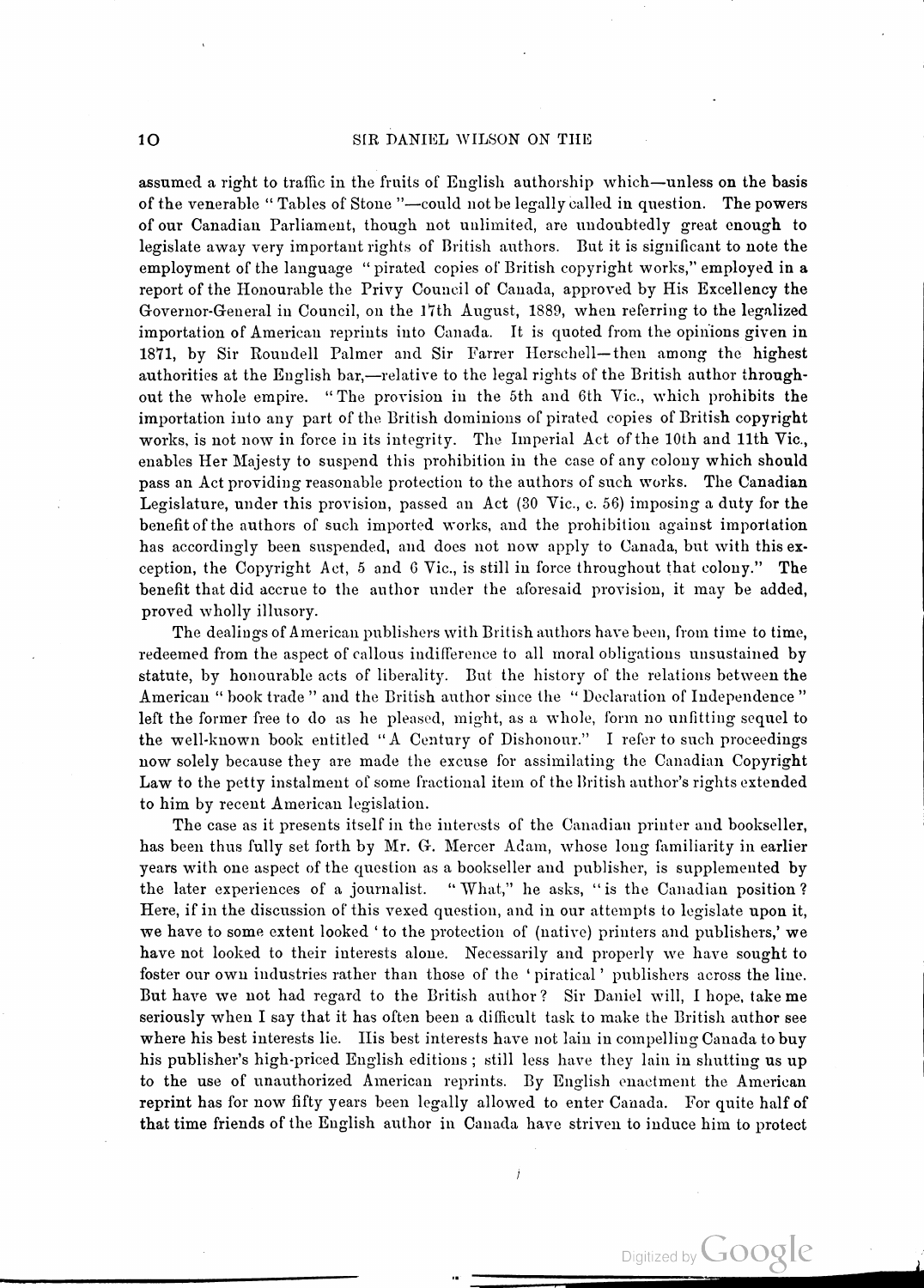has given study to the question. But the measure set out to meet a real difficulty, and to his interests in the country by exchanging an ineffective for an effective system of royalty upon the sale of his works here ; while, at the same time, by abandoning the methods in vogue he would help Canadian publishing industries, and the more speedily lead the American reprinter to agree to some measure of reciprocal copyright. To this day, he has in the main failed to see the advantage of this, and Canada has consequently had to bear the odium of complicity with what Sir Daniel Wilson calls 'literary theft.' That in the proposed Canadian legislation there is a measure of compulsion , or an absence of what is termed 'by your leave,' was, under the circumstances, inevitable, as every one knows who meet it with honour and success."

Mr. Adam does his best to state in courteous terms the conviction that the British author has persistently played the part of a pig -headed fool . But, apart from the fact that the appeal thus presented to him is to make the best terms he can with men who insist on taking and using his property as they please, without leave of the owner, the author has in many cases far other and more valued interests at stake than the royalty or percentage on his works. Why should not Canada deal with him as one capable of managing his own affairs ; the present tendency in most civilized communities is to proceed on this assumption, and the " Berne Convention " aims at placing it on a cosmo politan basis.

Every country possessing <sup>a</sup> literature of its own, or desiring to acquire one, must give the author full control of his work, and leave him to make his commercial arrange ments in the way which he thinks best promotes his interests. The law merely protects his right of property. The spirit of the Berne Convention is to make those rights as complete and uniform as possible. Let us not, as Cariadians, proceed on the assumption, that we neither have nor anticipate any near future when we shall have <sup>a</sup> literature of our own, and so have <sup>a</sup> common interest in the republic of letters, as well as in the world's trade and commerce .

In so far as the ethical aspect of the plea for an immediate compromise with the trade is concerned, the line of argument seems to amount to this, that as our neighbours beyond the line have systematically availed themselves of their immunity from British law to turn to their own account the property and brain-work of English authors, and Canadian booksellers and bookbuyers have profited in the wrong, therefore the English author may as well give up all hope of being honestly dealt by, and come to terms with the spoilers . If he will not, then he is blind to his best interests and must take the consequences. The Act of 1889 is an amendment of an older one which, under the pretense of giving the British authors a percentage on pirated editions imported into Canada from the States, proved as already stated, a delusion and mockery. Moreover, while thus professedly aiming at securing cheap literature for the people, they are to a great extent debarred from the higher class of literature, and the public and university libraries are restricted in their purchases by a heavy duty on imported books.

The passing of the Copyright Act in 1889 almost without attracting the notice of Canadian authors and those specially interested in science and letters is significant. Our legislators appear to have welcomed advice from the book trade, but to have wholly ignored the representatives of the "manufacturer" of books. But brief as is the interval, Canadian authorship has already assumed a more aggressive status, and the small but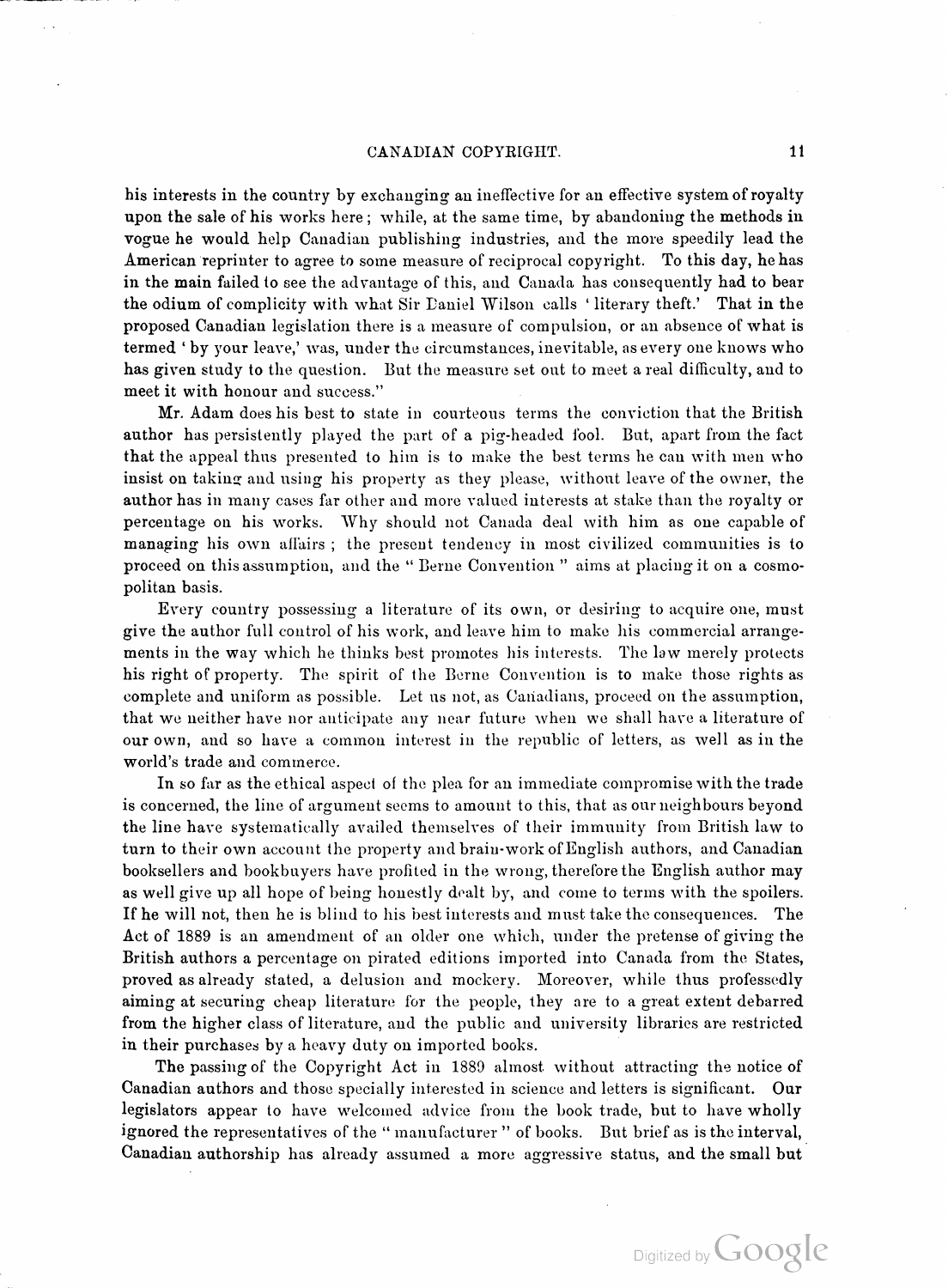common Valhalla of the English race, and to covet a shrine in the poets' corne<mark>r of West-</mark> growing number of Canadian authors may find it worth their while to look at the question from another point of view. It is notorious that American publishers have made large fortunes by their systematic appropriation of the fruits of English authorship. But American authors have come to realize some idea of their own share in the inevitable fruits of such injustice. American publishers naturally looked askance at the productions of native authors, with legal rights, and <sup>a</sup> claim for adequate payment, when they could put to press the " copy " furnished free of cost by a host of popular English writers. Self interest has accordingly tended to enlist the American author on the side of his English confrère. But, altogether apart from any mere personal motives or interests, the British author could not fail to command the sympathy of the men of high intellectual rank and moral worth whose names adorn American letters, and some of whom still prize the kinship of blood, as well as of genius, which tempts them to claim their rights in the minster Abbey. Nor has the honourable treatment which the American author has received at the hands of English publishers been without its legitimate influence in quickening such sentiment. A persistent pressure has accordingly been brought to bear upon public opinion in the United States until the Washington Legislature has been shamed into the grudging concession of certain very limited terms of copyright, in which the interests of the American printer and publisher still occupy the foremost place ; and which, as now appears, commends itself to the Canadian trader as a fit and proper model for Canadian imitation.

It is accordingly provided by the Canadian Copyright Act, that-

66 Any person domiciled in Canada or in any part of the British possessions, or any citizen of any country which has an international copyright treaty with the United Kingdom , in which Canada is included, who is the author of any book, map, chart or musical or literary composition, and the legal representatives of such person or citizen, shall have the sole and exclusive right and liberty of printing, reprinting, publishing, reproducing and vending such literary works, in whole or in part, and of allowing translations to be printed or re printed and sold of such literary works, from one language into other languages, for the term of twenty-eight years from the time of recording the copyright thereof in the manner and on the conditions, and subject to the restrictions hereinafter set forth.

" The conditions for obtaining such copyright shall be that the said literary work shall, before publication or production elsewhere, or simultaneously with the first publi cation or production thereof elsewhere, be registered in the office of the Minister of Agriculture, by the author or his legal representatives ; and further that such work shall be printed and published in Canada, within one month after publication elsewhere ; but in no case shall the sole and exclusive right and privilege in Canada continue to exist after it has expired in the country of origin."

Then, after sundry provisions as to reprints already in the hands of the trade ; or of contracts entered into before the new law was passed, it is next provided that

" If the person entitled to copyright under the said Act as hereby amended fails to take advantage of its provisions, any person or persons domiciled in Canada may obtain from the Minister of Agriculture <sup>a</sup> license or licenses to print and publish the work for which copyright, but for such neglect or failure, might have been obtained; but no such license shall convey exclusive rights to print and publish or produce any work:

ĥ,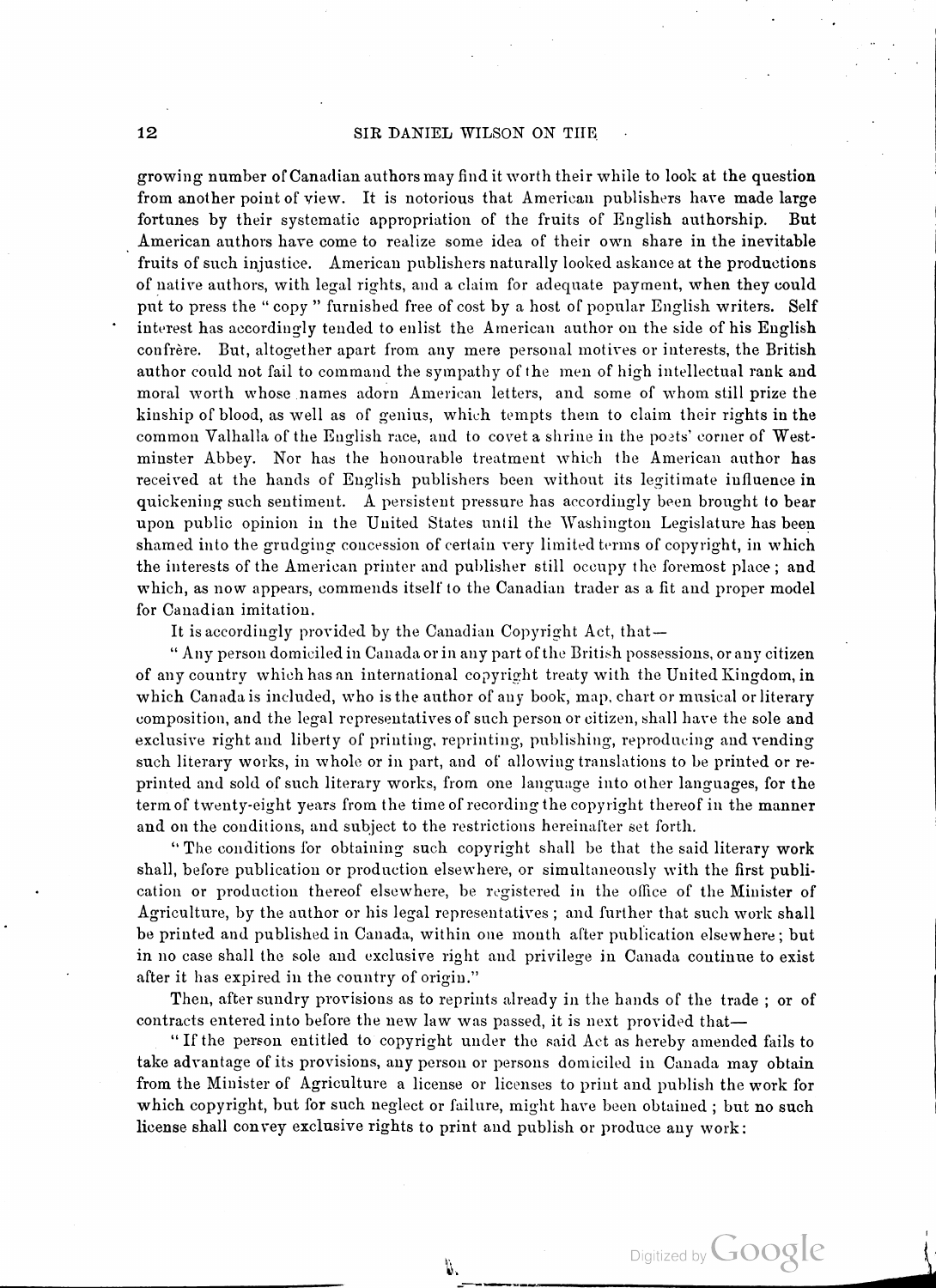" A license shall be granted to any applicant agreeing to pay the author or his legal representatives a royalty of ten per centum on the retail price of each copy or reproduction issued of the work which is the subject of the license and giving security for such pay ment to the satisfaction of the Minister.

" The royalty provided for in the next preceding section shall be collected by the officers of the Department of Inland Revenue, and paid over to the persons entitled thereto, under regulations approved by the Governor in Council; but the Government shall not be liable to account for any such royalty not actually collected."

This is a repetition of the old illusory promise of a royalty utterly beyond the author's reach. He cannot possibly ascertain how many copies of his book are printed and sold; and he would find on application to the Customs, as has long since been abundantly demonstrated, that he might as well seek to recover the last winter's snows ! In spite of all the saving clauses, including this promise of a royalty, which the Government are neither to be expected to account for or collect, the author is really classed apart as a pariah, outside of the ordinary rights of property in his own products. If any other class of manufacturers — and surely an author's inanuscript is a very special class of skilled manufacture-were so dealt with by the legislature, it would be denounced as a monstrous wrong. One month is allowed him to register his legal property, and if he neglect to do so, it is free to any one to appropriate it for his own profit, it having thereby passed entirely beyond his control.

The statute embodying those provisions passed through the various stages in the two Houses of the Canadian Parliament, in May, 1889 ; but, as an Act especially affecting British interests, was reserved by the Governor-General for the consideration of Her Majesty. The Royal assent to the Act has thus far been withheld, and it may be assumed that it will be again brought under the consideration of the Canadian Parliament. With this prospect in view, it appears to be specially incumbent on the members of the Royal Society of Canada, as representatives of important interests involved, carefully to review the measure in all its aspects, and endeavour to obtain the enactment of a measure, creditable to the D minion, and just to the author, while giving all reasonable consideration to the claims of other parties interested in the results of such legislation .

But it is obvious that popular opinion requires to be enlightened on some moral aspects of the question. Viewed from the narrow stand-point of mere self interest, there is no doubt that the Canadian Parliament by legislating away the rights of the British author, or placing him under restrictions and limitations analogous to the grudging con cessions of the recent American Copyright Law, may secure to Canadians the acquisition of a certain class of popular literature at a cheaper rate, while this course of action is defended on the plea that whether we do so or not, our American neighbours certainly will. In the letter addressed by the Canadian Government to the Secretary of the Colonies in defence of the terms of the new Copyright Act it is stated that :

Parliament considered that the peculiar position in which Canada is placed on account of her proximity to the United States, and the copyright policy of the United States, demand peculiar treatment in legislation on the subject, and treatment different from both the Berne Convention and from the Imperial and Canadian Copyright Act heretofore in force."

American legislation, even in its recent first recognition that an author has any moral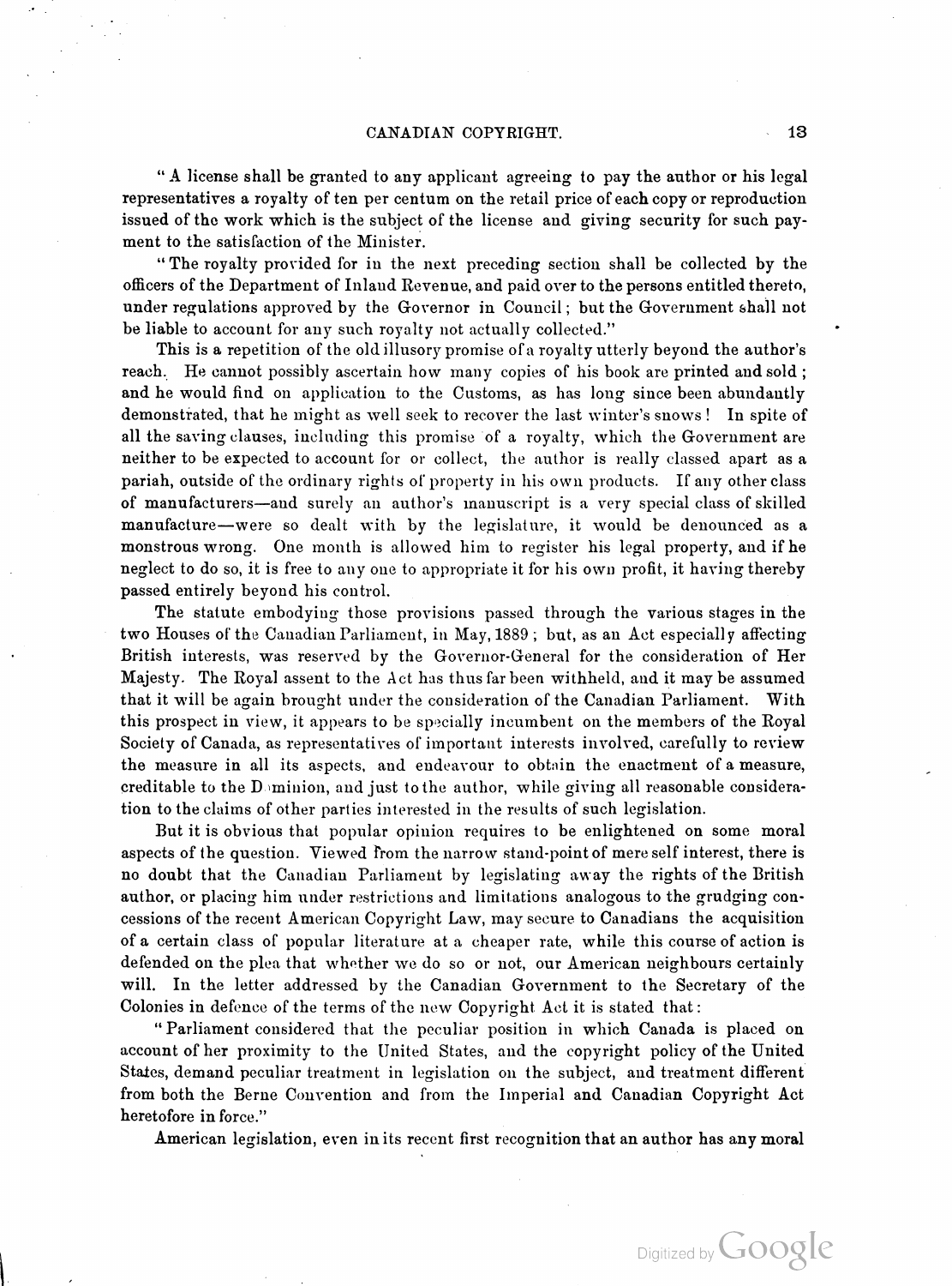rights to the fruits of his labour, and of whatever exceptional gifts he may possess, is still very much based on

" The good old rule, the simple plan, That he should take who has the power, And he should keep who can."

Such a community realizes the debt they owe to their literary entertainers and instructors  $\,$ right to some honest payment for their labours, even though we should have to submit to A righteous Canadian Copyright Law will recognize the paramount claim of an author to control the issue of his works, and to dispose of them on his own terms, even if those are not the most acceptable to the Canadian purchaser. The measure of estimation extended to authors, and the general standard of literary taste, are unmistakable indices of the intellectual status of a people. England could afford to laugh at Napoleon when he labelled the race of whom Shakespeare and Milton, Wordsworth and Scott, Bacon and Newton, sprung as a " nation of shop-keepers!" The " Frogs" of Aristophanes, alike by its plot, as a critical review of Hellenic tragedians, and by its popular reception, furnished <sup>a</sup> marvellous gauge of the intellectual stature of <sup>a</sup> community to whom such an appeal on behalf of the claims of authorship could be addressed with an assurance of its acceptance. as one not to be estimated at its mere money's worth. Men and women like Carlyle, Tennyson, Darwin, Ruskin, Macaulay, Freeman, Stubbs, Green, the Brownings, George Eliot, Mrs. Oliphant, Bryce, Morris, etc. , are benefactors to the world. They enormously increase the sum of human happiness, as well as of intellectual , and even in some cases of material, wealth. It is surely a very reasonable demand that we shall recognize their <sup>a</sup> higher charge for our books. No doubt the publisher who reprints Tennyson, George Macdonald, Mrs. Ward, Mrs. Oliphant, or any other author—picking out the already popular work, so as to run no risk—can afford to undersell the author's publisher. But if this is a righteous proceeding it should have a wider application ; for, tried by such a standard, the smuggler, or other fraudulent acquirer of materials for his craft, if he thereby furnishes a cheaper article, is <sup>a</sup> public benefactor. An author expends time, labour, money, and often the fruits of long years of preparatory training, in the production of his work. The manufacturer does the same. In addition to his time, labour, and money, he also has probably spent years in learning his trade. But the article he manufactures is a tangible product . If anybody lays hands on it even international extradition laws will deal with the thief. But the article manufactured by the historian , the poet, the novelist, or the man of science, can be filched by the process of reprint, and neither extradition law nor international code of morals takes any notice of the wrong.

Looking to Canadian copyright legislation from the point of view that this Society may be assumed to represent, there are some aspects of it that " The Trade " are least likely to appreciate. There are a considerable class of writers to whom pecuniary profit is a matter of very secondary consideration. As Carlyle aptly puts it: "He does not undertake to say whether his literary labour deserves any recompense in money ; or whether money in any quantity could hire him to do the like." No mere money payment would have begot either the "Principia " or the "Paradise Lost," Locke's "Essay on the Human Understanding," Adam Smith's " Wealth of Nations, " Darwin's " Descent of Man," or other >epoch- making books. But authors of that class attach supreme importance to the form of publication ; and frequently regard the accompanying illustrations as no less indispen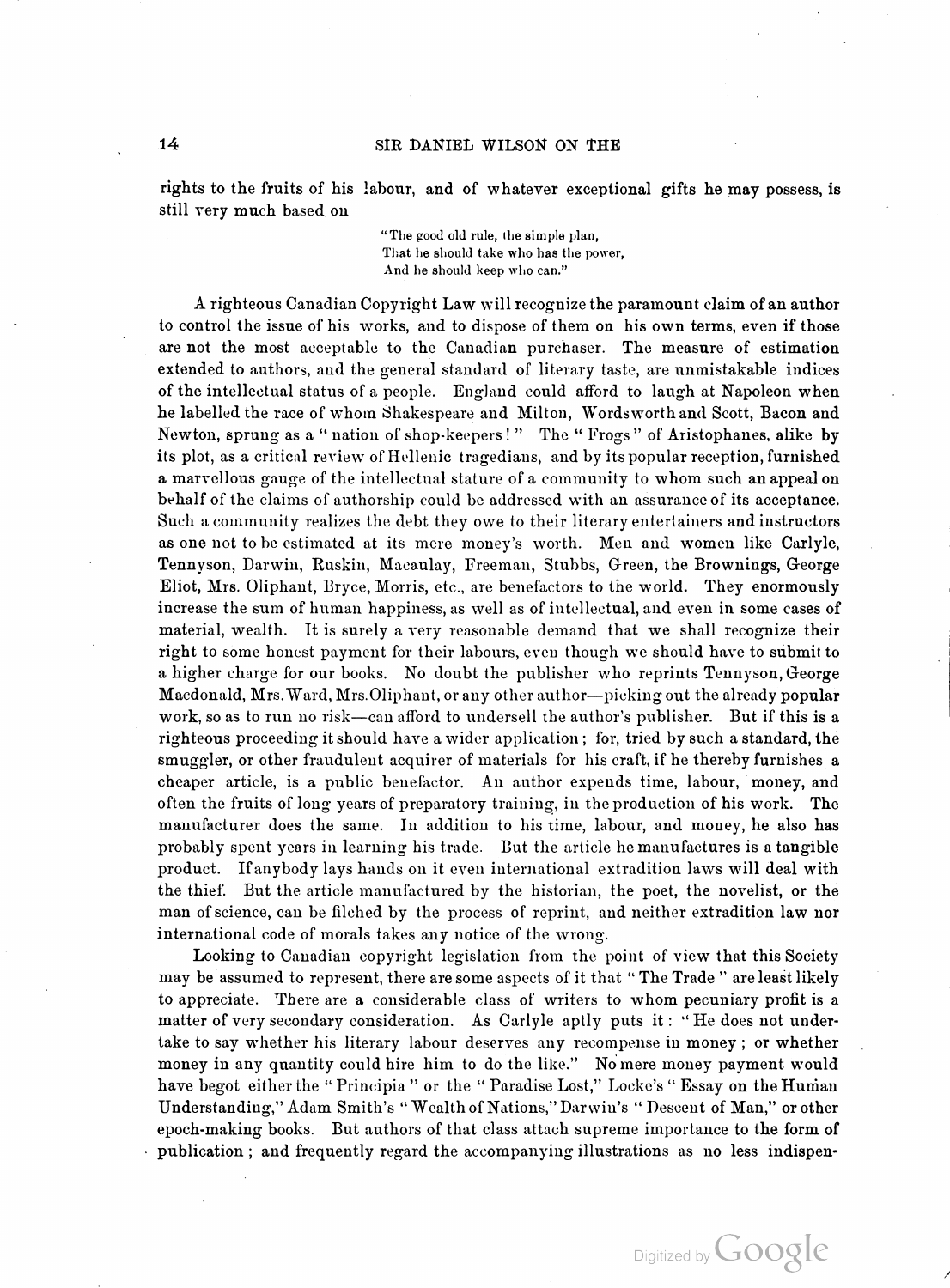sable than the letter press to the full expression of their ideas. The piratical publisher, in his aim at a cheap popular reissue, often inflicts a grievous injustice on this class. To no author is the external aspect of his work <sup>a</sup> matter of indifference. Long years ago Messrs. Macmillan issued " The Five Gateways of Knowledge, " the work of my late brother, Dr. George Wilson-a prose poem of suggestive thought and graceful play of fancy—in a dainty little volume, with a beautiful frontispiece of kindred idealism from the pencil of Sir Noel Paton. I have an American reprint of it on poor paper, in bad type, and coarse boards. <sup>I</sup> cannot imagine any royalty accruing from the disfigured, dingy reprint that would have compensated for the wrong. Yet we constantly see the reissue of popular English authors in small type, double columned editions, and paper covers, fit only to be glanced over, dog- eared, and thrown aside . His Canadian critic is shocked at the stupidity of the British author who will not be tempted by <sup>a</sup> 10 per cent royalty on the product, to "help Canadian publishing industries" by becoming a party to such an issue of his works. Well, if they are his , he has a right to say whether or not they shall be published on such conditions.

siasm, wrote his " Mat Tyler," an extravagant exposition of anarchical republicanism. Long Again an author-scientific investigator, philosophical speculator, political or theological controversialist-may have modified or wholly renounced his earlier views . like the poet, Southey, who, at the outbreak of the French Revolution, in a fit of youthful enthu after he had sobered down into the orthodox champion of high-church toryism, the forgotten MS. fell into the hands of an unscrupulous opponent, and was published to the world, in purposed contempt of the author's supposed wishes. The poet disarmed criticism by the manly retort that he was no more ashamed of having been a republican , than of having been <sup>a</sup> boy ! Nevertheless, an author may justly complain of the legalized sanctioning of such a procedure, as a mere source of gain to some mercenary publisher. Like Wordsworth, Coleridge, and the rest of the pantisocratic enthusiasts of Bristol, he may have wholly abjured the opinions of his youth , or like Newman, have exchanged evangelical Protestantism for the Roman faith, and a Cardinal's hat. If he is sufficiently noteworthy the transformation will be chronicled in due time ; but he surely has a right to withhold long repudiated opinions from publication under his name.

<sup>I</sup> venture then to offer the following propositions , though <sup>I</sup> can scarcely hope that they will meet with the unqualified approval of the " publishing industries " :-

1. An author should have a right to say whether his book shall be printed or not .

2. An author should have some control over its form of issue, and a right, if he thinks fit, to object to shabby paper, doubled- columned small type, yellow paper cover, etc.

3. Still more, an author should have a right to prohibit absolutely the stereotyping and perpetuation of a first or other early edition, long after he has modified or materially aaltered his work in subsequent editions. This is a grievance keenly felt by the author, who finds himself quoted as maintaining views he has long repudiated. But while the printer can make use of his name to sell the obsolete version—which it will ever be the interest of the printer and publisher to do—he has no redress.

Here the reader's and the author's interests coincide, and are in direct antagonism to those of the publisher. The school books of Canada continued for years to ignore the great astronomical discovery of Neptune, and in other ways to lag behind the age, just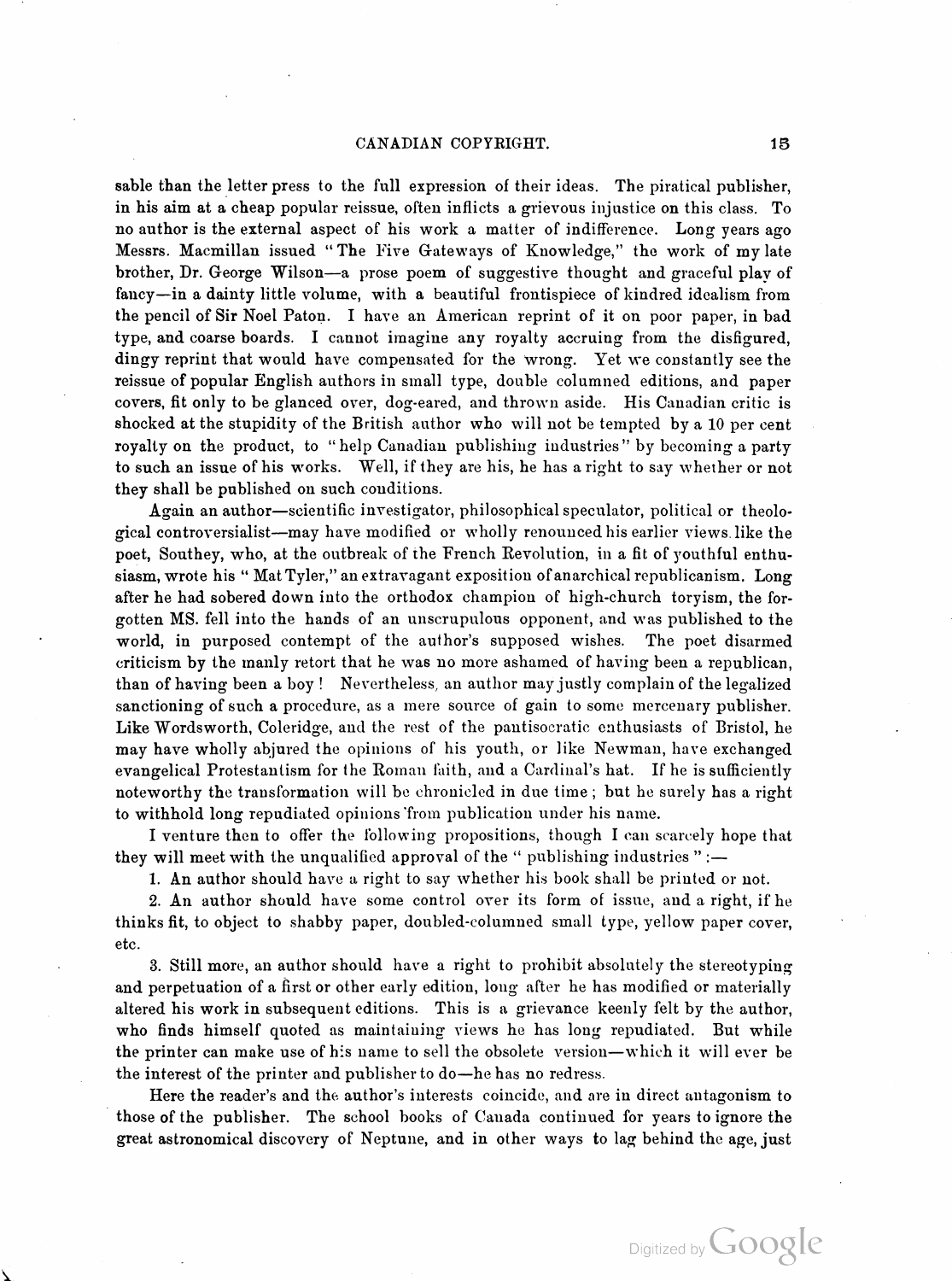because it was profitable to the publisher to use his old stereotyped plates. In all progressive sciences; in anthropology, archæology, geology, and biology; in the science of language, in history and philosophy ; in theological and historical criticism, no author would willingly see his book stereotyped. He welcomes the invitation which a new edition offers, as an opportunity for revision, and the modification or expansion of earlier conclusions.

To the publisher, on the contrary, every motive of interest and ready profit is in favour of stereotyping. He not only lays his plates aside, and prints additional copies from time to time, to meet the current demand, but he can take adrantage of the fresh impetus given by the favourable reception of an author's new and revised edition, to reissue the old one, with all its shortcomings and blunders. Such cases have been by no means rare. The Harpers of New York, stereotyped the earlier editions of Sir Charles Lyell's works, and continued to supply them to the American reader until the fraud culminated in a professor of natural theology producing the long abandoned views of the author of "The Antiquity of Man," in confutation of opinions of which he was the avowed champion. Only those who have suffered can fully realize the intense disgust with which an author sees his early, crude opinions, his errors, and imperfections, perpetuated in a new edition over which he has no control, and which he would gladly have revised on almost any terms.

4. Further, an author should have a right to prevent the addition of any preface, supplement or appendix, unauthorized by him ; and still more, to preclude all tampering with his text. This has been a frequent ground of complaint by English authors. The late Dr. Robert Chambers, for example, protested indignantly against encyclopædia articles reproduced with his name attached to them, while they had undergone material<br>alterations to adapt them to American popular opinion. The more recent tamperings alterations to adapt them to American popular opinion. with the text of the Encyclopædia Britannica, a work brought out at great cost by its English publishers, and reproduced in the United States in open contempt of all moral obligations as to proprietary rights, either of authors or publishers, has been scan dalous.

The conditions imposed by the Canadian "Copyright Act," which abrogate an author's right in his own property, within one month from its issue from the English press , are glaringly unjust. If they are reasonable, why not apply them to all property ? The author, or his publisher having duly registered his work, where it had been produced and published, is known and accessible to all, as the rightful owner or disposer of the copyright. It is no unreasonable requirement that his rights shall remain in perpetuity, and any Canadian printer or publisher desiring to issue <sup>a</sup> reprint, or in any other way to co- operate in the publication and sale of his work, shall be required to negotiate with him or his agent in precisely the same way as is now required to transact business with the manufacturer of any other marketable goods.

" Even in England," one of the defenders of the Canadian Copyright Act remarks, " neither literary copyright nor patent right is held to be absolute and perpetual. Without protection by the common law literary industry would, of course, have no stimulus; but in no country is the work of an author, when given to the public, an indefeasible and inalienable property. So treated, there is a broad distinction for the general good as it is held, between literary property and property of other kinds. That the public, after a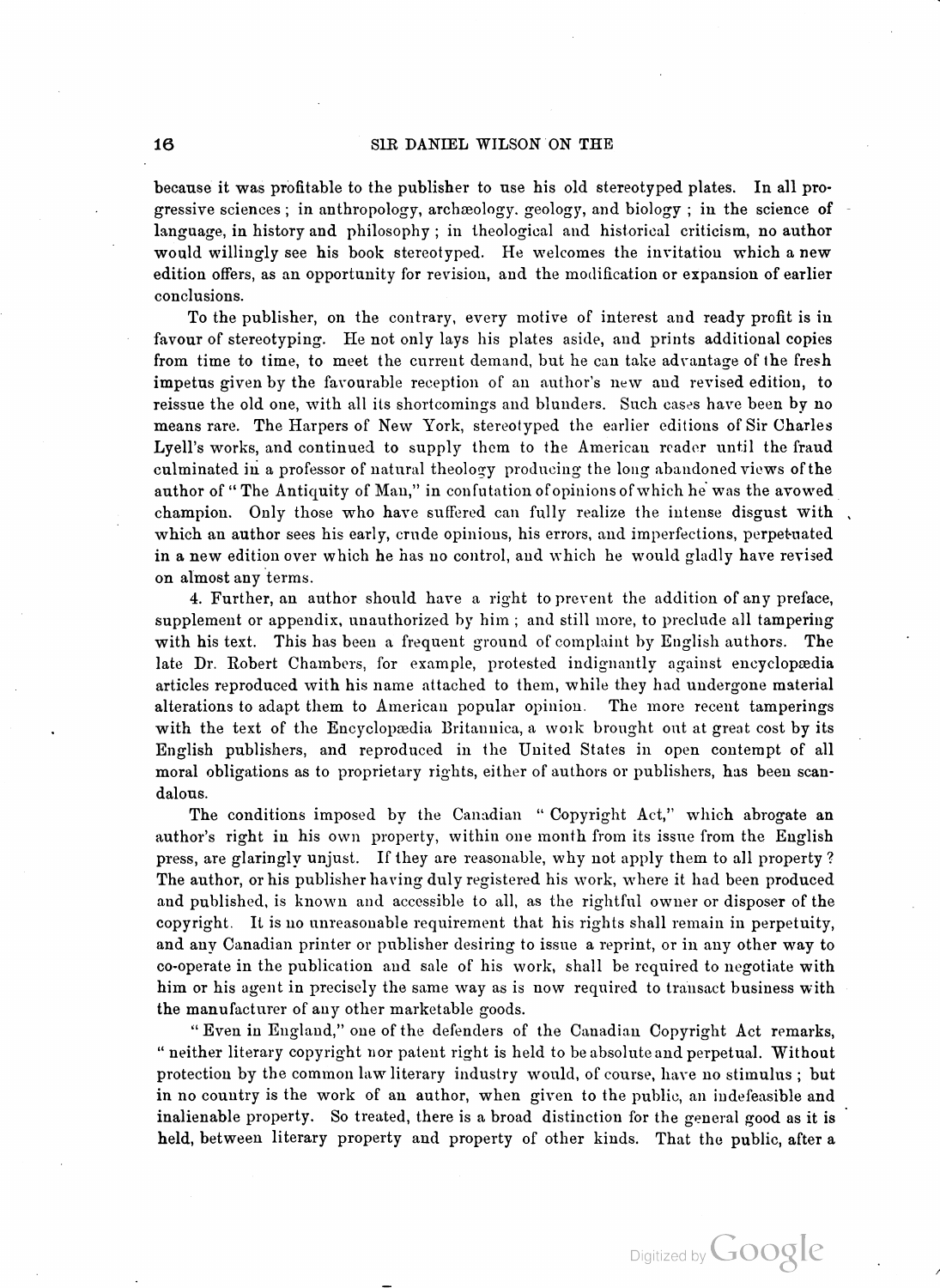reasonable time, become the reversioners of literary property is sufficient indication of the difference which the law has intentionally created."

> Shakespeare and his brother players of the "Globe " and " Blackfriars,"" did their best to and "Midsummer Night's Dream," our "Alices in Wonderland," or our "Idyls of the As the English law secures the author not only a life-rent property, but certain rights as to its disposition thereafter, the contrast between those rights, and the proposed Canadian wrongs render any detailed discussion on the point unnecessary. Literary pro perty, like property in land, requires special legislation just because it cannot be put in the pocket or locked up in the safe. So long as Homer and the old minstrels carried about their epics and ballads in their brains their property was safe in their own keeping. protect their popular tragedies and comedies, —the " Hamlet," the " Lear," the " Romeo and Juliet," the "Tempest," and "Midsummer Night's Dream,"—from the piratical appropriators of such wares in the Elizabethan age, by keeping them out of the printers' hands. But once the beneficent printing press has multiplied copies of our "Hamlet" King," they are not only available for the delight of thousands of readers, but also for the dishonest gain of a good many misappropriators beyond the reach of statute law .

An honest Canadian Copyright Act will place the author's rights foremost. The fact that he has disposed of the copyright for the British market is no reason why he may not negotiate with the Canadian printer and publisher for its issue here. Native Canadian authors are as yet few ; but they are growing in pumber, and we may hope for <sup>a</sup> more intelligent and honest recognition of the author's interest being supreme in the right of property in the creations of his mind, and the products of his pen. It is a small return to ask of the civilized world for all the pleasure and the profit it owes to its historians, poets, biographers, scientific discoverers, novelists and other authors, that it shall protect them in the same right to an honest payment for the fruits of their labour, as it extends to the manufacturer of dry -goods or hardware, to the baker, the brewer, the farmer or the tailor .

It is creditable to Great Britain that she has never yielded to the temptation to retaliate on the American author, and deny him any right of property in his works. We shall do well and wisely if we follow the honourable example of the mother country, whose authors have a much stronger claim on us. If they are provoked to insist on retaliation against Canadian authors, Canadian literature is just reaching the stage when its effect might prore most adverse. It will be in the true interest of the Dominion if we are compelled to reconsider the basis on which a Canadian Copyright Act should be framed. In doing so such bodies as the Royal Society, the Canadian Institute and the Universities should be consulted, as well as the booksellers, printers and publishers. The result may be the adoption of a measure framed on broad principles of justice and honour principles that pay better in the long run than those of a mere narrow selfishness.